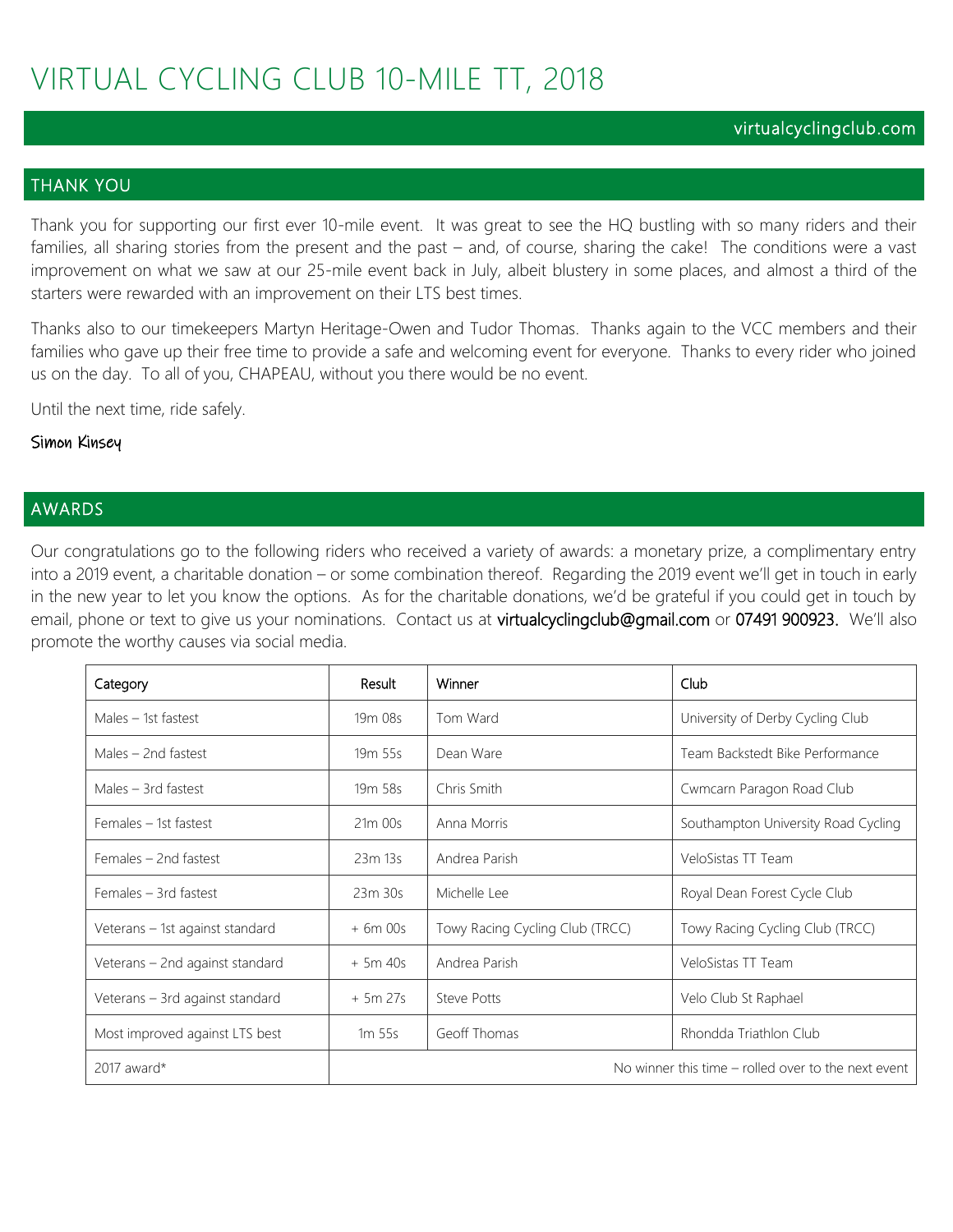# VIRTUAL CYCLING CLUB 10-MILE TT, 2018

# virtualcyclingclub.com

# FULL RESULT

| Pos'n          | Name               | Club                                | Category    | Result  | Vet. Std. | PB Gain           |
|----------------|--------------------|-------------------------------------|-------------|---------|-----------|-------------------|
| 1              | Tom Ward           | University of Derby Cycling Club    | Senior [M]  | 19m 08s | n/a       | 0m 05s            |
| 2              | Dean Ware          | Team Backstedt Bike Performance     | Senior [M]  | 19m 55s | n/a       |                   |
| 3              | Chris Smith        | Cwmcarn Paragon Road Club           | Senior [M]  | 19m 58s | n/a       |                   |
| 4              | Luke Cornish       | Cwmcarn Paragon Road Club           | Senior [M]  | 20m 10s | n/a       |                   |
| 5              | Anthony Jones      | Towy Racing Cycling Club (TRCC)     | Veteran [M] | 20m 27s | $+06:00$  |                   |
| 6              | Marinus Petersen   | Team NBCC                           | Espoir [M]  | 20m 28s | n/a       | 0m 20s            |
| $\overline{7}$ | Carwyn Davies      | Cwmcarn Paragon Road Club           | Veteran [M] | 20m 51s | $+05:08$  |                   |
| 8              | Anna Morris        | Southampton University Road Cycling | Senior [F]  | 21m 00s | n/a       | 0m 04s            |
| $\mathsf 9$    | Kevin Lane         | Successcycling.co.uk                | Veteran [M] | 21m 04s | $+05:14$  | 0m 14s            |
| 10             | Andrew Overton     | Successcycling.co.uk                | Veteran [M] | 21m 38s | $+04:49$  |                   |
| 11             | Rob Hussey         | Royal Dean Forest Cycle Club        | Senior [M]  | 21m 40s | n/a       |                   |
| 12             | <b>Steve Potts</b> | Velo Club St Raphael                | Veteran [M] | 22m 11s | $+05:27$  |                   |
| 13             | Mark Gateshill     | PDQ Cycle Coaching                  | Senior [M]  | 22m 18s | n/a       | 0m 26s            |
| 14             | Steve Bray         | Salt and Sham Cycle Club            | Veteran [M] | 22m 24s | $+04:12$  | 0m 26s            |
| 15             | Chris Goulden      | Merthyr CC                          | Veteran [M] | 22m 27s | $+05:11$  |                   |
| 16             | David Brice        | Bynea Cycling Club                  | Veteran [M] | 22m 29s | $+04:51$  |                   |
| 17             | Mark Bradley       | Bristol South Cycling Club          | Veteran [M] | 22m 35s | $+04:24$  |                   |
| 18             | Geoff Thomas       | Rhondda Triathlon Club              | Veteran [M] | 22m 50s | $+05:16$  | 1m <sub>55s</sub> |
| 19             | Jim Beales         | Dursley Road Club                   | Veteran [M] | 22m 53s | $+03:57$  |                   |
| 20             | Mike Anslow        | Stourbridge Velo                    | Veteran [M] | 23m 05s | $+02:59$  |                   |
| 21             | Andrea Parish      | VeloSistas TT Team                  | Veteran [F] | 23m 13s | $+05:40$  |                   |
| 22             | Michelle Lee       | Royal Dean Forest Cycle Club        | Veteran [F] | 23m 20s | $+05:14$  |                   |
| 23             | David Leighton     | Severn Road Club                    | Veteran [M] | 23m 20s | $+02:39$  | 0m 54s            |
| 24             | Roger Wood         | Pontypool Road Cycling Club         | Veteran [M] | 23m 27s | $+04:39$  | 0m 05s            |
| 25             | Tom Kenderdine     | Successcycling.co.uk                | Veteran [M] | 23m 28s | $+02:55$  | 0m 32s            |
| 26             | Ross Morgan        | Port Talbot Whs CC                  | Senior [M]  | 23m 30s | n/a       |                   |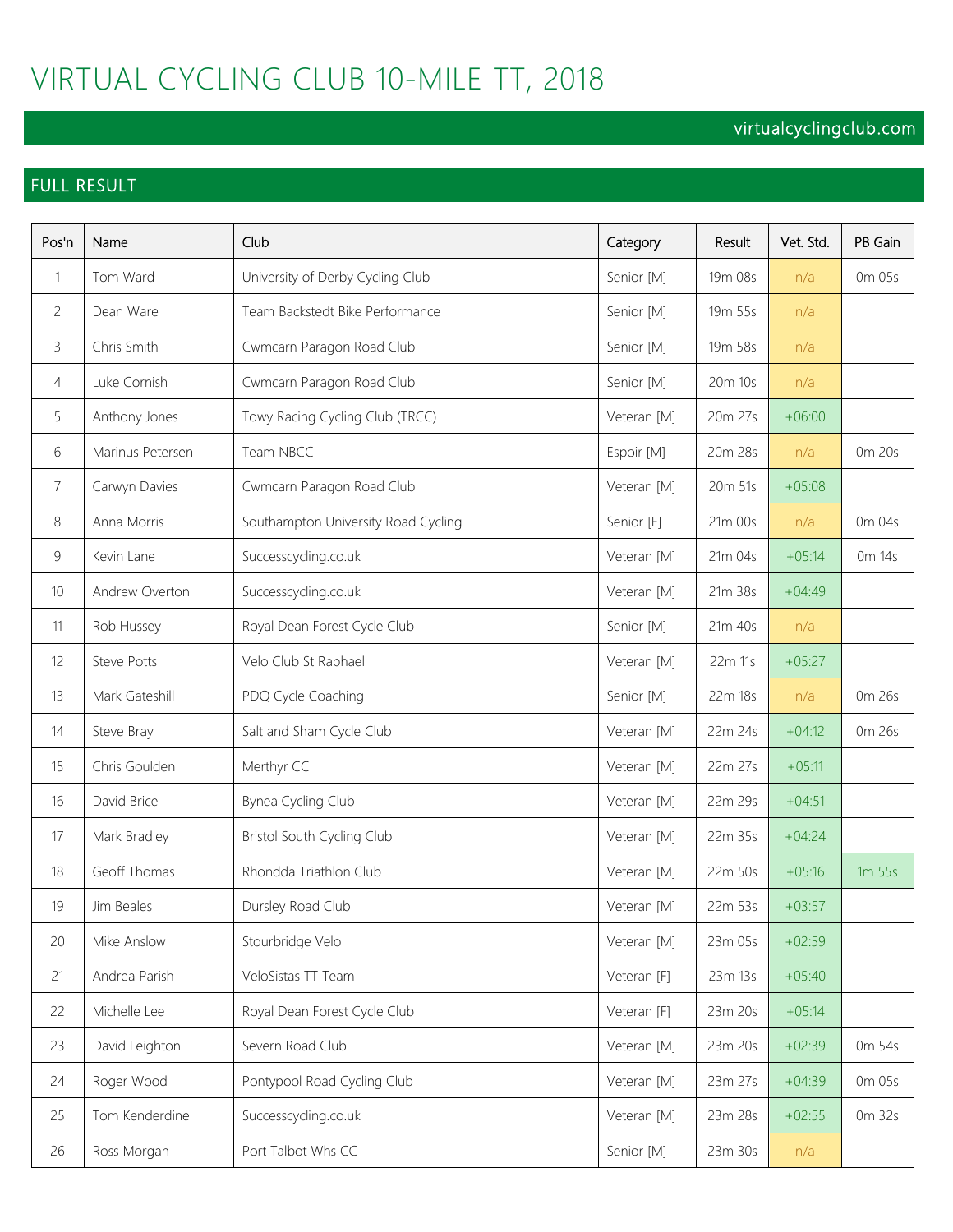# VIRTUAL CYCLING CLUB 10-MILE TT, 2018

# virtualcyclingclub.com

| Pos'n | Name                | Club                                                       | Category    | Result      | Vet. Std. | PB Gain |
|-------|---------------------|------------------------------------------------------------|-------------|-------------|-----------|---------|
| 27    | Alex Mccree         | VeloVitesse/ALLCAP/JamesBarry/Johnson Controls/Hitachi/Sis | Veteran [M] | 23m 33s     | $+02:54$  | 0m 27s  |
| 28    | Dan Laasna Reuter   | Virtual Cycling Club                                       | Veteran [M] | 23m 42s     | $+02:36$  | 0m 27s  |
| 29    | Josh Townsend       | Bynea Cycling Club                                         | Espoir [M]  | 24m 02s     | n/a       |         |
| 30    | Michelle Fishbourne | Team Backstedt Bike Performance                            | Veteran [F] | 24m 18s     | $+04:40$  |         |
| 31    | Jo Buckland         | Bush Healthcare CRT                                        | Veteran [F] | 24m 21s     | $+04:37$  |         |
| 32    | Richard Rees        | Cardiff Ajax CC                                            | Senior [M]  | 24m 29s     | n/a       |         |
| 33    | Susan Shook         | Bush Healthcare CRT                                        | Veteran [F] | 24m 34s     | $+05:17$  |         |
| 34    | Clare Greenwood     | Bush Healthcare CRT                                        | Veteran [F] | 24m 36s     | $+05:08$  |         |
| 35    | Chris Hughes        | Hereford & Dist Whs CC                                     | Veteran [M] | 24m 55s     | $+02:31$  |         |
| 36    | Gary Smith          | Stourbridge Velo                                           | Veteran [M] | 24m 56s     | $+02:48$  |         |
| 37    | Robert Jones        | Cardiff 100 Miles RCC                                      | Veteran [M] | 24m 58s     | $+03:25$  |         |
| 38    | Robert Lucas        | Port Talbot Whs CC                                         | Veteran [M] | 24m 59s     | $+04:03$  |         |
| 39    | Stephen Landeg      | Ogmore Valley Wheelers                                     | Veteran [M] | 25m 01s     | $+03:05$  |         |
| 40    | John Shehan         | Bynea Cycling Club                                         | Veteran [M] | 25m 01s     | $+04:25$  |         |
| 41    | Peter Murrieri      | NFTO Race Club                                             | Veteran [M] | 25m 10s     | $+02:22$  |         |
| 42    | Joanna Knight       | Bristol South Cycling Club                                 | Veteran [F] | 25m 35s     | $+04:03$  |         |
| 43    | Paul Tomkinson      | Hereford Triathlon Club                                    | Veteran [M] | 25m 38s     | $+00:45$  |         |
| 44    | <b>Brad Davies</b>  | Bynea Cycling Club                                         | Veteran [M] | 25m 53s     | $+01:01$  |         |
| 45    | Mark Bishton        | Velo Club Bristol                                          | Veteran [M] | 26m 23s     | $+00:18$  | 0m 04s  |
| 46    | Steven Macdonald    | Bristol South Cycling Club                                 | Veteran [M] | 27m 20s     | $-00:57$  |         |
| 47    | Derek Morgan        | Gannet CC                                                  | Veteran [M] | 27m 46s     | $+03:12$  |         |
| 48    | Oliver Wright       | Banbury Star Cyclists' Club                                | Senior [M]  | 28m 51s*    | n/a       |         |
| 49    | Kevin Grant         | Frome and District Wheelers                                | Veteran [M] | 29m 01s     | $-01:17$  |         |
| 50    | Debbie Hodson       | Worcester St. Johns CC                                     | Veteran [F] | 29m 22s     | $+00:16$  | 1m 48s  |
| 51    | John Howells        | Corinium Cycle Club                                        | Veteran [M] | 30m 31s     | $+00:09$  |         |
| 52    | Norman James        | Ogmore Valley Wheelers                                     | Veteran [M] | 32m 32s     | $-01:15$  |         |
|       | Thomas Stoddart     | Virtual Cycling Club                                       | Senior [M]  | <b>DNSA</b> | n/a       |         |
|       | Terry Harradine     | CC Topp                                                    | Veteran [M] | <b>DNSA</b> | n/a       |         |